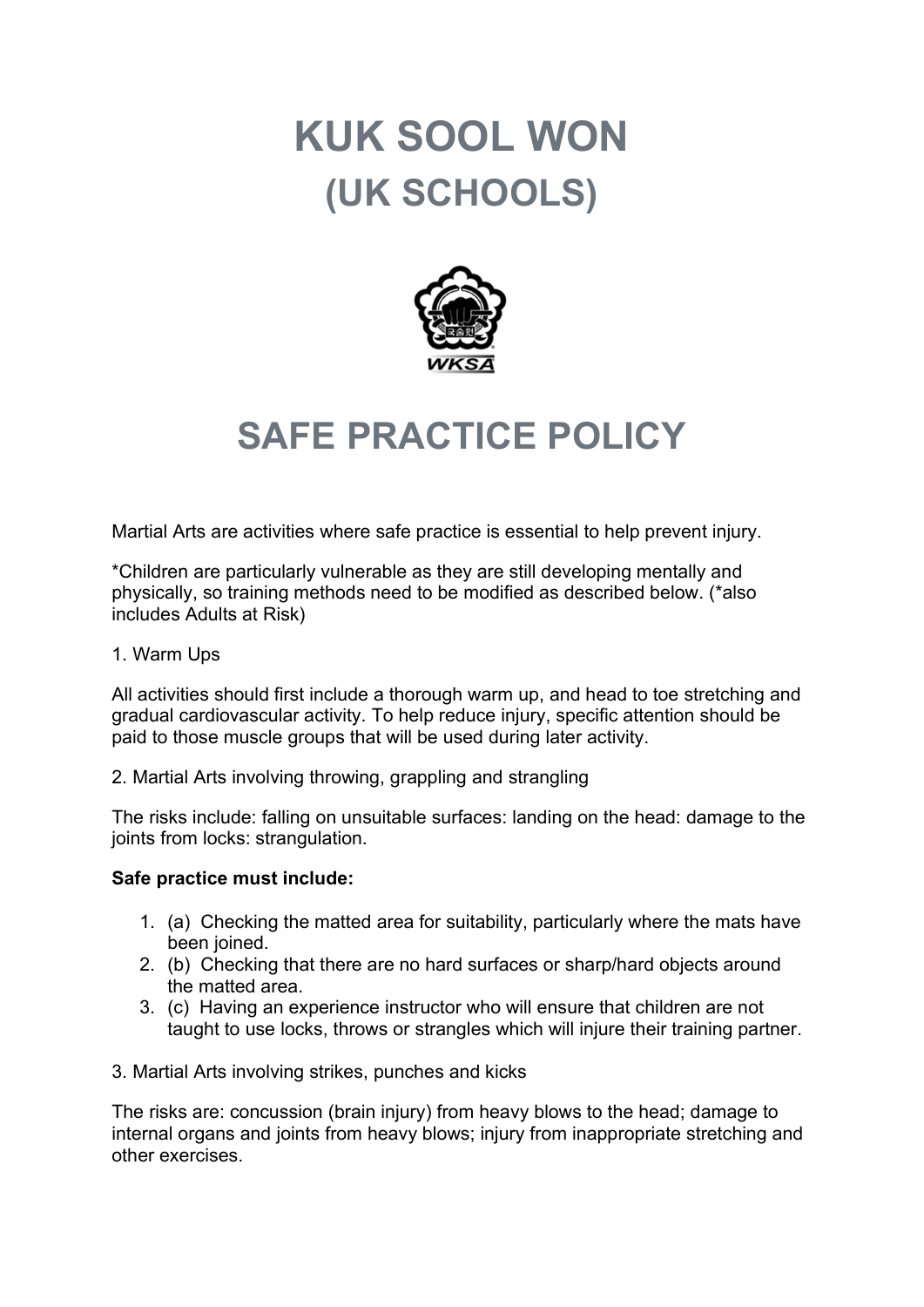Safe practice must include:

(a)

Light contact only, especially to the head. (Light contact means the technique is targeted but controlled so that whilst the opponent is touched the technique is not followed through). Expert advice from a neurosurgeon is that the use of helmets, mitts or foot pads does not eliminate the risk of brain injury from full contact strikes. Consideration will also be given to the pairing up of partners for sparring, relating to gender, weight, age etc.

Avoiding excessive stretching and exercises such as press-ups on the knuckles or hitting heavy bags; the joints of children are still developing and can be damaged by these exercise

 $(b)$ 

## Safe practice must include:

(a) No live blades (sharp or otherwise) in the training hall when children are present

- (b) Safe protocols for the use of training weapons by children
- (c) Good supervision at all times by Instructors.

Martial arts can result in a wide array of injuries. The injury type is often dependent on the particular form of martial art being performed. Many forms of martial arts are actually non-contact and these tend to result in overuse injuries. Contact martial arts vary widely in their techniques, rules, and protective equipment and these factors affect the injuries and injury rates.

#### **Concussion**

Common symptoms of concussion include headache, dizziness, nausea, balance problems, difficulties with concentration, and memory problems. Symptoms can last from several minutes to days, weeks, months, or even longer in some cases. Martial arts that emphasise striking and throwing are more likely to result in concussions. Any athlete with symptoms of concussion should be removed from play and evaluated by a health professional. They should not be allowed to return to play until cleared by a qualified health care professional.

#### Head/Eyes/Ear/Nose

Striking and grappling can result in minor injuries such as cuts, bruises and lacerations. More serious injuries, such as fractures of the nose, face, or skull as well as significant injuries of the eyes mouth or teeth can result. These injuries may be minimised by selection of martial arts style, proper training and coaching, and use of protective equipment.